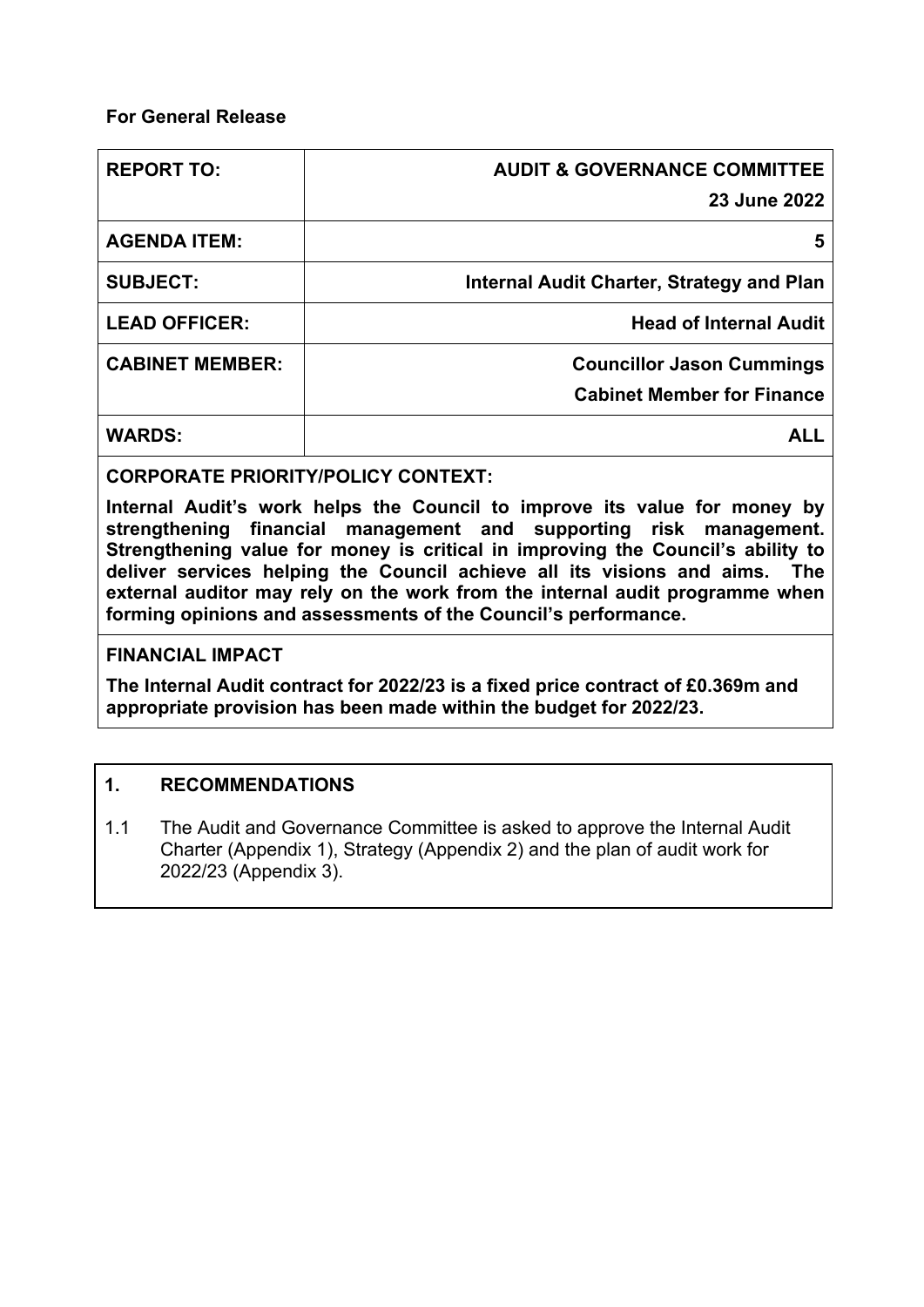## **2. EXECUTIVE SUMMARY**

2.1 The current UK Public Sector Internal Audit Standards came into effect on 1 April 2013. To help with the Council's compliance with these standards the Council's internal audit charter (appendix 1) and strategy (appendix 2) are reviewed annually and are now attached for approval. These will be reviewed and brought back for approval each year to ensure that these remain up to date and relevant. Also attached is the work plan for internal audit for 2022/23 (appendix 3).

## **3. DETAIL**

- 3.1 In England, specific requirements are detailed in the Accounts and Audit Regulations 2015, in that a relevant body must "undertake an effective internal audit to evaluate the effectiveness of its risk management, control and governance processes, taking into account public sector internal auditing standards or guidance."
- 3.2 The UK Public Sector Internal Audit Standards which apply to local and central government, the NHS and the three devolved governments came into force from 1<sup>st</sup> April 2013 and were further revised in 2016 and 2017. Compliance with these satisfies the requirements of the Accounts and Audit Regulations.
- 3.3 To help with the Council's compliance with these standards the Council's internal audit charter (appendix 1) and strategy (appendix 2) have been reviewed and are attached for approval. These will be reviewed and brought back for approval each year to ensure that these remain up to date and relevant. Also attached for approval is the work plan for internal audit for 2022/23 (appendix 3).
- 3.4 The work plan for 2022/23 follows a similar format to previous years and its make-up is as set out in the audit strategy. It aims to maximise the value from the internal audit resource available and to provide sufficient evidence to enable the Head of Internal Audit to give an opinion on the effectiveness of its risk management, control and governance processes.
- 3.5 The Council's Corporate Management Team has reviewed and supports the work plan.

## **4. FINANCIAL AND RISK ASSESSMENT CONSIDERATIONS**

4.1 The fixed price for the Internal Audit Contract is £0.369m for 2022/23 and there is adequate provision within the budget to cover this cost. The breakdown of the various audits, as advised within Appendix C, along with their daily charge out rates is indicated within the table below. There are no additional financial considerations relating to this report.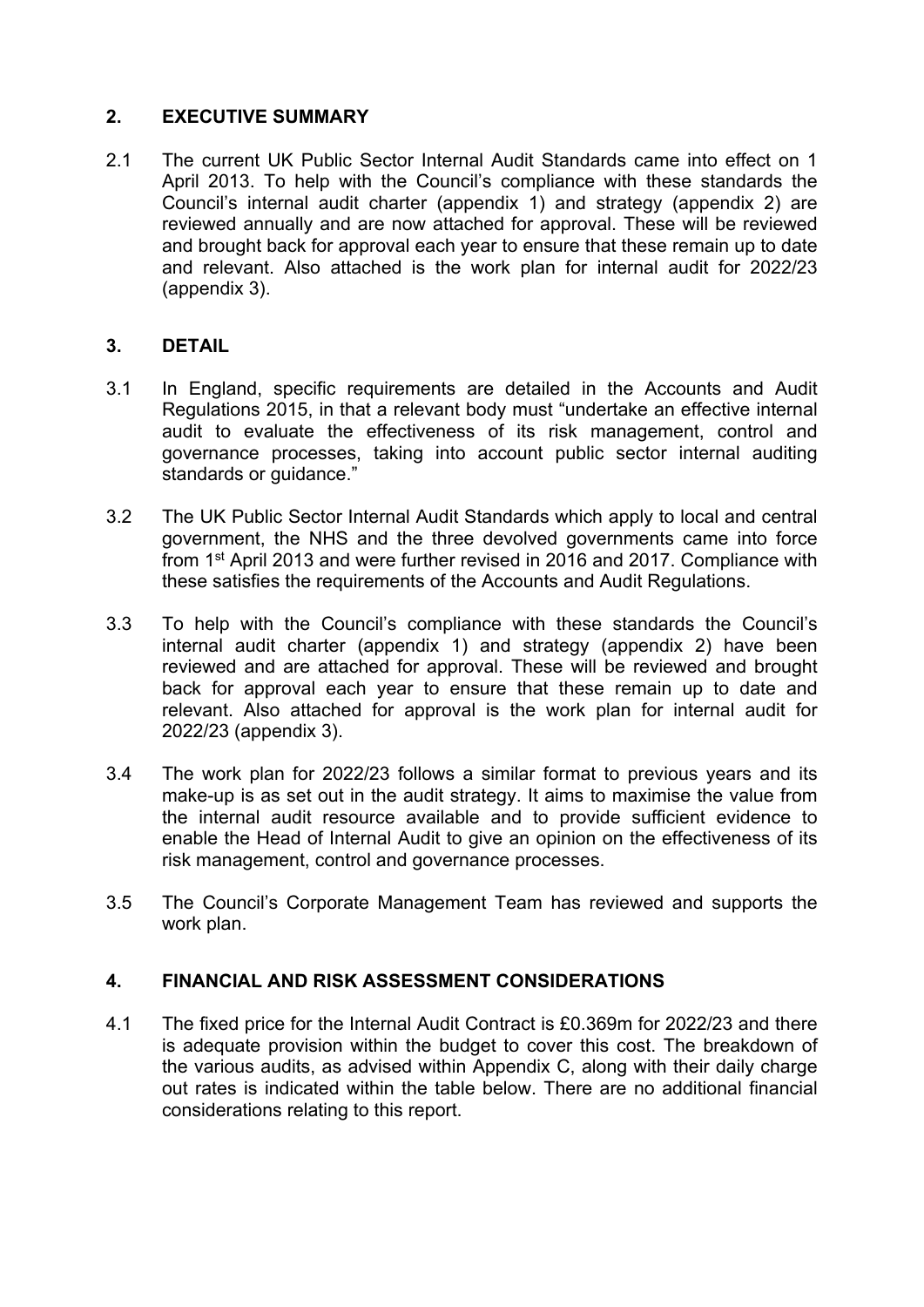| <b>Daily Charge Rate Type</b> | <b>Charge</b><br><b>Rate</b> | <b>Total</b><br><b>Cost</b> |
|-------------------------------|------------------------------|-----------------------------|
| <b>Key Financials Audits</b>  | 378<br>£                     | £ 56,322                    |
| <b>Key Financials Audits</b>  | 378<br>£                     | £ 34,020                    |
| <b>Key Financials Audits</b>  | £<br>378                     | £177,660                    |
| <b>Computer Audits</b>        | £<br>537                     | £ 38,092                    |
| <b>Contract Audits</b>        | £<br>457                     | £ 15,995                    |
| <b>Key Financials Audits</b>  | £<br>378                     | £ 32,130                    |
| <b>Key Financials Audits</b>  | £<br>378                     | £ 14,742                    |
| <b>Grand Total</b>            |                              | £368,961                    |

4.2 Internal audit plays a key role aiding the improvement of internal controls of the organization and ensuring Council's resources are managed well. Internal Audit's planning methodology is based on risk assessments that include using the Council risk register processes.

(Approved by: Nish Popat, Interim Head of Corporate Finance)

## **5. LEGAL CONSIDERATIONS**

5.1 The Head of Litigation and Corporate Law comments on behalf of the Director of Law and Governance that information provided in this report is necessary to demonstrate the Council's compliance with requirements imposed by Regulation 5 of the Accounts and Audit Regulations 2015. The Council is required to undertake an effective internal audit to evaluate the effectiveness of its risk management, control and governance processes, taking into account public sector internal auditing standards or guidance.

(Approved by Sandra Herbert, Head of Litigation and Corporate Law on behalf of the Interim Director of Legal Services and Deputy Monitoring Officer)

#### **6. HUMAN RESOURCES IMPACT**

6.1 There are no immediate human resource considerations arising from this report for LBC employees or workers.

(Approved by: Gillian Bevan, Head of HR, Resources)

#### **7. EQUALITIES, ENVIRONMENTAL AND CRIME AND DISORDER REDUCTION IMPACTS**

7.1 When Internal Audit is developing the Annual Audit Plan or individual audit programmes the impacts of the issues above are considered depending on the nature of the area of service being reviewed. Issues relating to these impacts would be reflected in the audit reports and recommendations.

#### 8. **CRIME AND DISORDER**

8.1 There are no immediate crime and disorder considerations arising from this report.